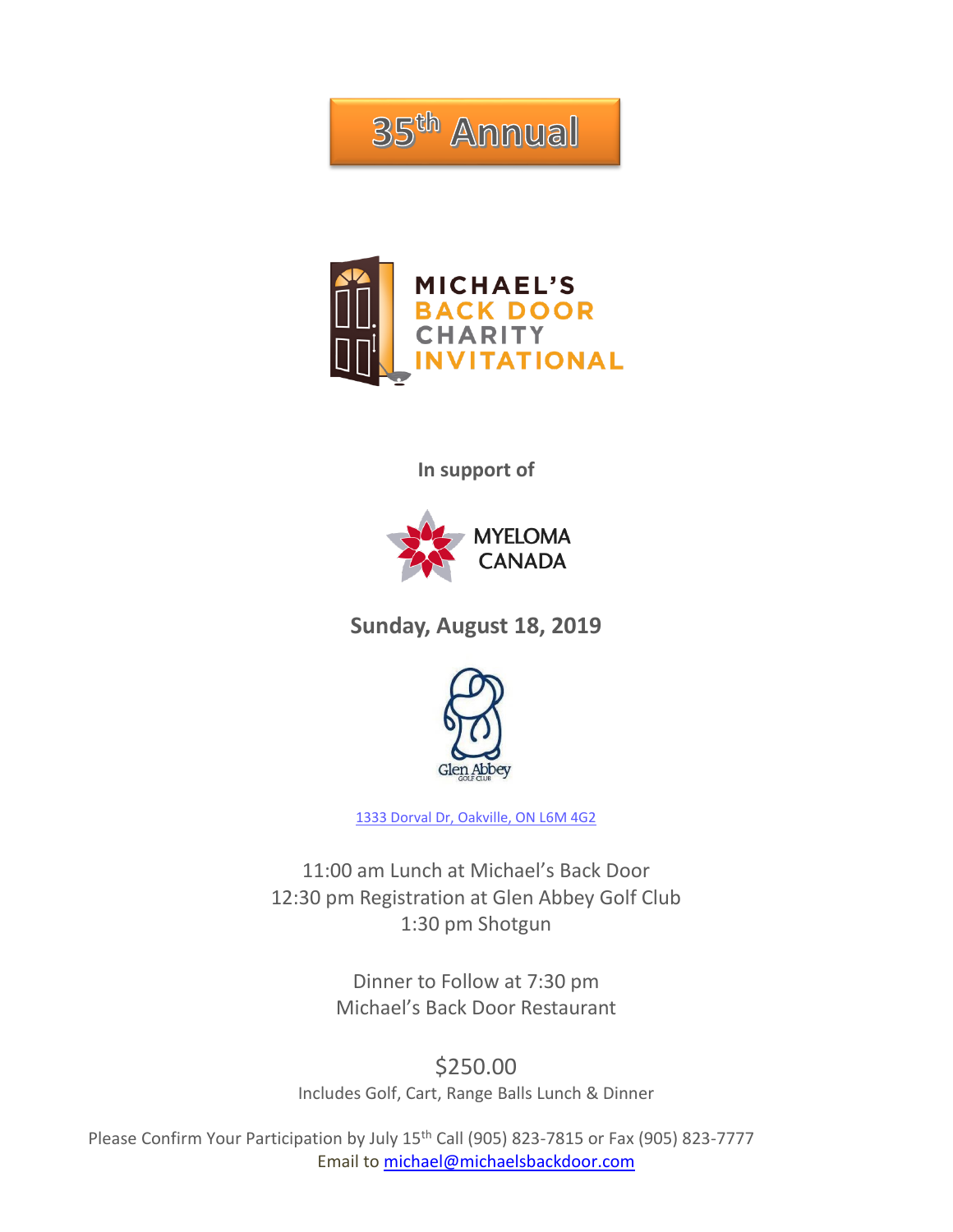

#### **To assist us in organizing this tournament, please return this form with payment, as soon as possible.** Space is Limited. Registration will be confirmed on a first-come first-served basis.

| PLAYERS NAME                                                                                                                                                                                                                                                                                                                                                                         |                                                                                                                                           |          | GOLF \$165.00 Dinner \$85.00 Hole Sponsor \$200 |  |  |
|--------------------------------------------------------------------------------------------------------------------------------------------------------------------------------------------------------------------------------------------------------------------------------------------------------------------------------------------------------------------------------------|-------------------------------------------------------------------------------------------------------------------------------------------|----------|-------------------------------------------------|--|--|
|                                                                                                                                                                                                                                                                                                                                                                                      |                                                                                                                                           |          |                                                 |  |  |
| 2                                                                                                                                                                                                                                                                                                                                                                                    |                                                                                                                                           |          |                                                 |  |  |
|                                                                                                                                                                                                                                                                                                                                                                                      |                                                                                                                                           |          |                                                 |  |  |
| $\overline{4}$ $\overline{2}$ $\overline{2}$ $\overline{2}$ $\overline{2}$ $\overline{2}$ $\overline{2}$ $\overline{2}$ $\overline{2}$ $\overline{2}$ $\overline{2}$ $\overline{2}$ $\overline{2}$ $\overline{2}$ $\overline{2}$ $\overline{2}$ $\overline{2}$ $\overline{2}$ $\overline{2}$ $\overline{2}$ $\overline{2}$ $\overline{2}$ $\overline{2}$ $\overline{2}$ $\overline{$ |                                                                                                                                           |          |                                                 |  |  |
|                                                                                                                                                                                                                                                                                                                                                                                      | Make cheque for golf & dinner payable to "Michael's Back Door Invitational"<br>For Visa & MasterCard Payments include billing postal code |          |                                                 |  |  |
|                                                                                                                                                                                                                                                                                                                                                                                      |                                                                                                                                           |          |                                                 |  |  |
|                                                                                                                                                                                                                                                                                                                                                                                      | To sponsor a hole or donate a prize<br>Please contact Michael at (905) 823-7815                                                           |          |                                                 |  |  |
|                                                                                                                                                                                                                                                                                                                                                                                      | <b>Proceeds Benefit Myeloma Canada</b><br>(Please make sponsorship cheque payable to "Myeloma Canada")                                    |          |                                                 |  |  |
|                                                                                                                                                                                                                                                                                                                                                                                      |                                                                                                                                           | \$200.00 |                                                 |  |  |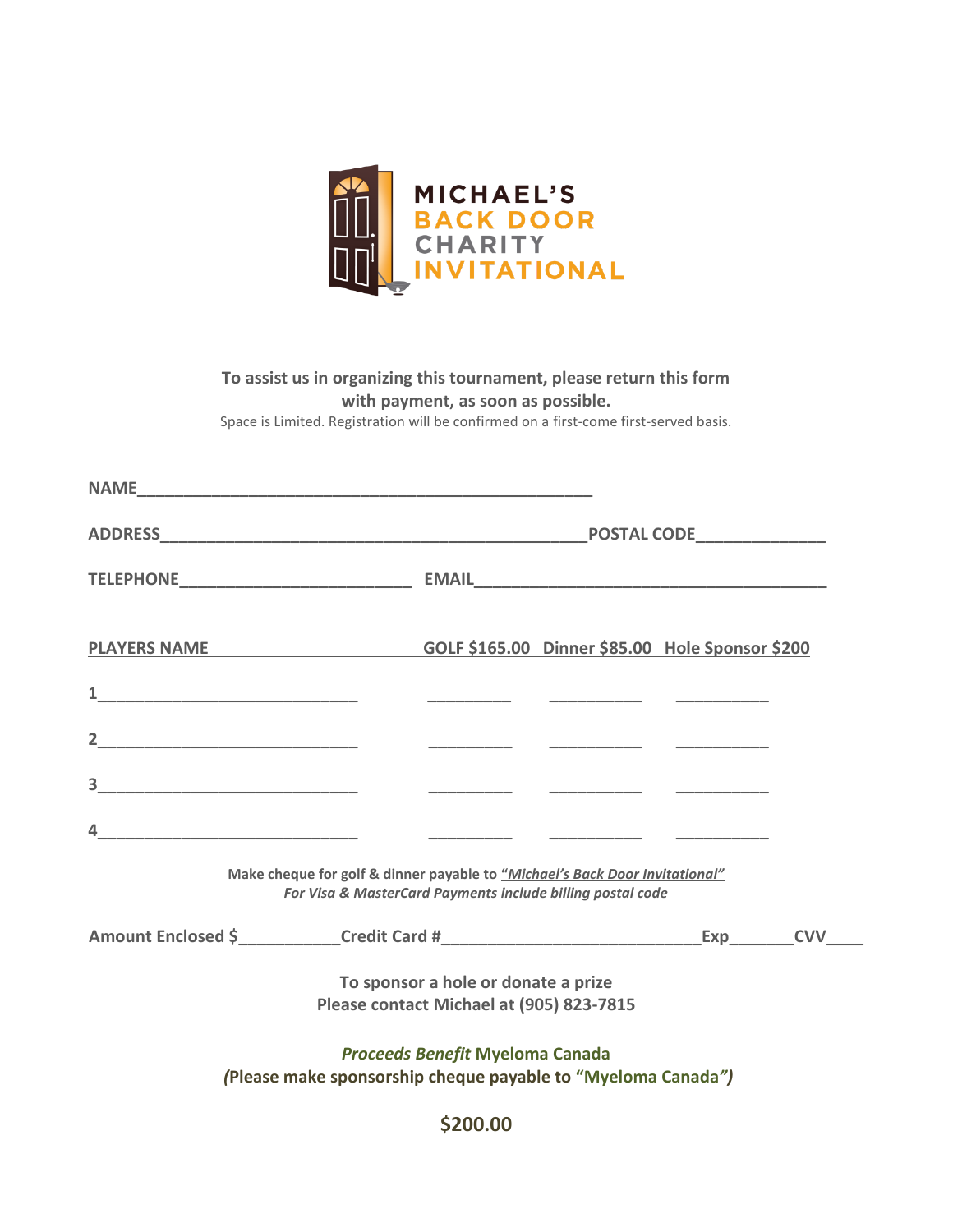



It's that time again for the Michael's Back Door Restaurant 35<sup>th</sup> Annual Charity Golf Tournament. This year, in honour of a close friend we will be supporting **[Myeloma Canada.](https://myeloma.ca/en)**

# WHAT IS MULTIPLE MYELOMA?

Multiple myeloma, commonly referred to as myeloma, is a cancer of the plasma cells found in the bone marrow. A plasma (blood) cell is a type of immune cell that produces antibodies to fight infection. The cause or causes of myeloma remain unknown.

Every day, 8 Canadians are diagnosed with myeloma, with an average age of diagnosis in the mid-sixties. Despite a growing prevalence, it remains relatively unknown. With the aging population and new and better treatments, the number of patients living with the disease will continue to increase.

Although there is yet no cure, myeloma is treatable, with many p atients going on to lead full lives for years after diagnosis. With increasing research and emerging treatments, the overall outlook for patients is improving steadily .

This year's event will take place on Sunday, August 18, 2019 at Glen Abbey Golf Club. To date, our events have raised over \$170,000 for various national and local charities. **We ask for your assistance with this year's event as a Corporate Sponsor, Hole Sponsor or donating a gift for the prize table.**

The success of this event ultimately depends on the generosity and goodwill of our business associates, colleagues, friends and family. Any assistance you may offer will be greatly appreciated. All prize donors and sponsors will be acknowledged with a listing in our event program and/or signage at the golf course.

Thank you in advance for your support. Sincerely, Michael A. Morra Tournament Host